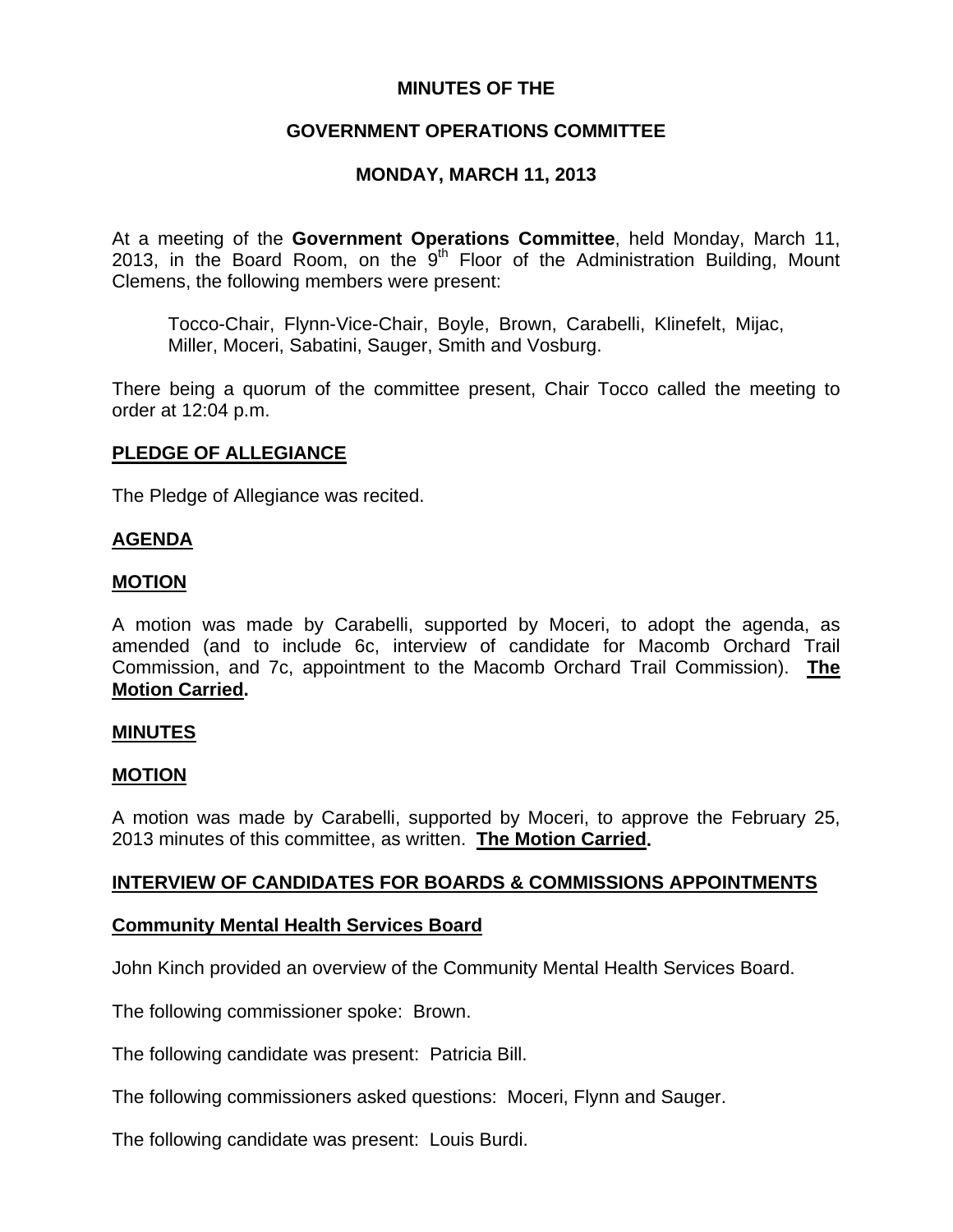The following commissioners asked questions: Brown, Moceri, Sauger and Flynn.

The following candidate was present: Linda Busch.

The following commissioners asked questions: Moceri and Flynn.

The following candidate was present: Rose Mrosewske.

The following commissioners asked questions: Moceri and Flynn.

The following commissioners spoke: Tocco and Vosburg.

# **Regional Transit Authority (RTA) Board**

Melissa Roy gave an overview of the Regional Transit Authority Board.

The following commissioners spoke: Brown, Smith and Flynn.

The following candidate was present: Roy Rose.

The following commissioners spoke: Brown, Flynn, Sauger, Vosburg, Moceri and Carabelli.

## **Macomb Orchard Trail Commission**

Commissioner Brown stated that the Commission provides oversight of contracts and other matters that affect the trail and upcoming work will be done in Shelby Township.

The following candidate was present: Commissioner Jim Carabelli.

## **APPOINTMENTS**

## **Community Mental Health Services Board**

## **COMMITTEE RECOMMENDATION – MOTION**

A motion was made by Sauger, supported by Carabelli, to recommend that the Board of Commissioners approve the reappointments of Patricia Bill, Louis Burdi, Linda Busch and Rose Mrosewske to the Community Mental Health Services Board for three year terms from April 1, 2013 to March 31, 2016; Further, a copy of this Board of Commissioners' action is directed to be delivered forthwith to the Office of the County Executive.

The following commissioners spoke: Miller, Tocco and Flynn.

Chair Tocco called for a vote on the motion and **THE MOTION CARRIED.**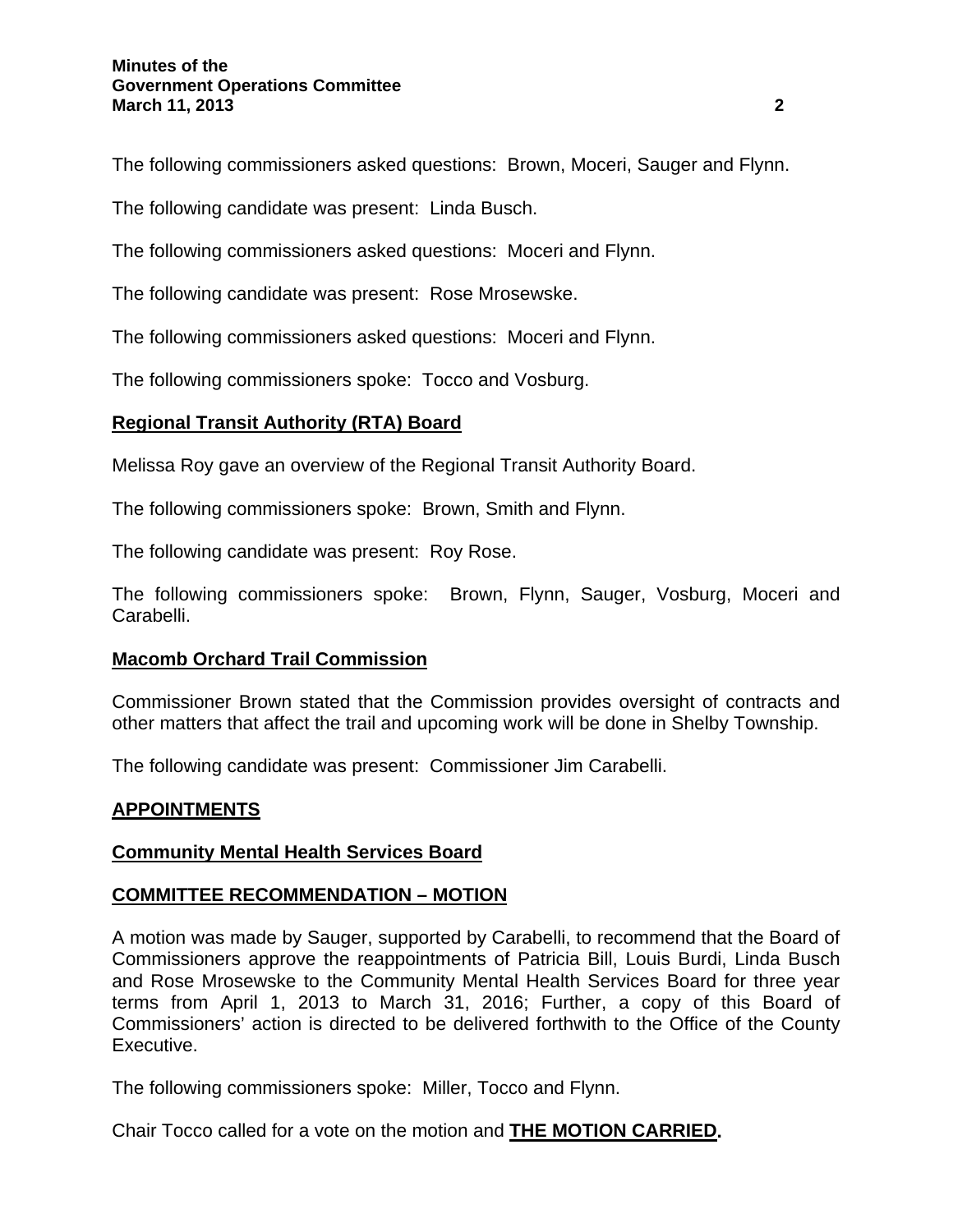#### **Regional Transit Authority (RTA) Board**

#### **COMMITTEE RECOMMENDATION – MOTION**

A motion was made by Carabelli, supported by Vosburg, to recommend that the Board of Commissioners concur in the recommendation of the County Executive and approve the appointment of Roy C. Rose to the Regional Transit Authority (RTA) Board for a three year term from April 1, 2013 to March 31, 2016; Further, a copy of this Board of Commissioners' action is directed to be delivered forthwith to the Office of the County Executive.

The following commissioner spoke: Miller.

Chair Tocco called for a vote on the motion and **THE MOTION CARRIED.** 

#### **Macomb Orchard Trail Commission**

#### **COMMITTEE RECOMMENDATION – MOTION**

A motion was made by Brown, supported by Vosburg, to recommend that the Board of Commissioners concur in the recommendation of the County Executive and confirm the appointment of James Carabelli to the Macomb Orchard Trails Commission effective immediately; Further, a copy of this Board of Commissioners' action is directed to be delivered forthwith to the Office of the County Executive. **THE MOTION CARRIED.** 

#### **MONTHLY REPORT FROM CORPORATION COUNSEL**

George Brumbaugh reported on the activities of their office over the last month relative to the Board of Commissioners, specifically a memo requested by the Board regarding the Emergency Dispatch Center contract and whether addendums would require Board approval. He also spoke about lawsuits and the process for those.

The following commissioners spoke: Tocco, Miller, Flynn and Carabelli.

#### **MOTION**

A motion was made by Carabelli, supported by Sauger, to receive and file the report from Corporation Counsel. **The Motion Carried.** 

#### **REVIEW OF FORMAT FOR FUTURE CORPORATION COUNSEL MONTHLY REPORTS**

Chair Tocco noted that since the Charter requires Corporation Counsel to report to the Executive's Office and the Board, she drafted a form that could be completed each month for the Board's report.

The following commissioners spoke: Klinefelt, Miller, Carabelli and Brown.